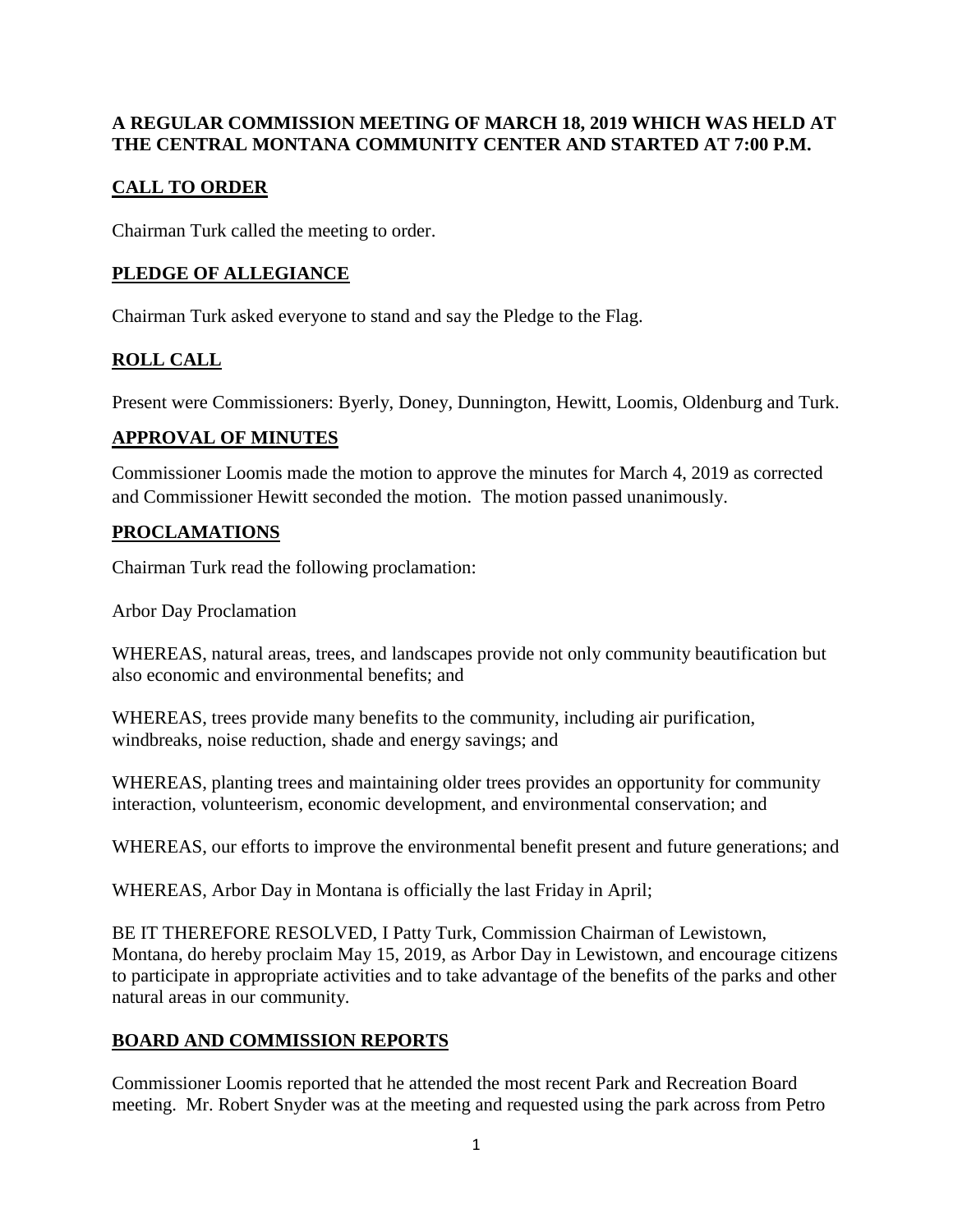Depot to hold the July  $4<sup>th</sup>$  Revival for the Light House Baptist Church. There was some discussion concerning the noise level and that animals are not allowed in the park. The Park and Recreation Board is looking at getting fee boxes, envelopes and marking the GPS boundaries for camping in the East Fork area. There was some discussion on the fee structure for the amphitheater at Creekside Park. Commissioner Loomis commented that the diseased trees at Frank Day Park have been downed and will be removing the trees soon.

Commissioner Doney reported that the Library Board meeting will be March 21<sup>st</sup> and the Library Board Retreat will be March  $25<sup>th</sup>$ . Commissioner Doney reported that there is some Library Board training in Helena on April 10<sup>th</sup> and she is planning to attend.

Commissioner Dunnington reported that there is a City County Planning Board/Zoning Commission meeting on March 21, 2019. The zoning of the castle ridge acres subdivision will be discussed.

Commissioner Hewitt reported that the Airport Board met on March  $6<sup>th</sup>$ . The equipment appears to be working well. There was some discussion on insurance for the t hangers and that it will be included in the lease fees. Mr. Pete Smith asked the Airport Board to support the Aeronautics house bill.

#### **CITY MANAGER REPORT**

City Manager Holly Phelps reported on the following issues:

The Public Works Department has been dealing with weather related challenges. There have been over 65 waterlines freeze up. Some of the freeze ups were located in the service lines, others were located between the curb stops and the mains. All of these require a lot of time and resources. Also, as temperatures increase the Street Department is busy making sure water can drain because storm drains are also prone to freezing.

The City Manager was notified by the Department of Transportation will be including the replacement of trees and tree grates in their Main Street project. This project includes replacing sidewalks in the downtown area, filling in vaults and the overlaying of Main Street. The Montana Department of Transportation plans on bidding this project later this summer.

Once again, the Lewistown Downtown Association will be holding a spring-cleaning event. They plan to trim trees, sweep sidewalks and wash the windows of vacant storefronts. Once the date is finalized the City Manager will let the Commission know.

Election season will be upon us. The election information and schedule were handed out at the beginning of the meeting.

Spring is training season and there will be training available for the elected officials in May. If any Commissioners are interested in specific training please let the City Manager know and she will work to find training opportunities around the state or see about getting some training in our community.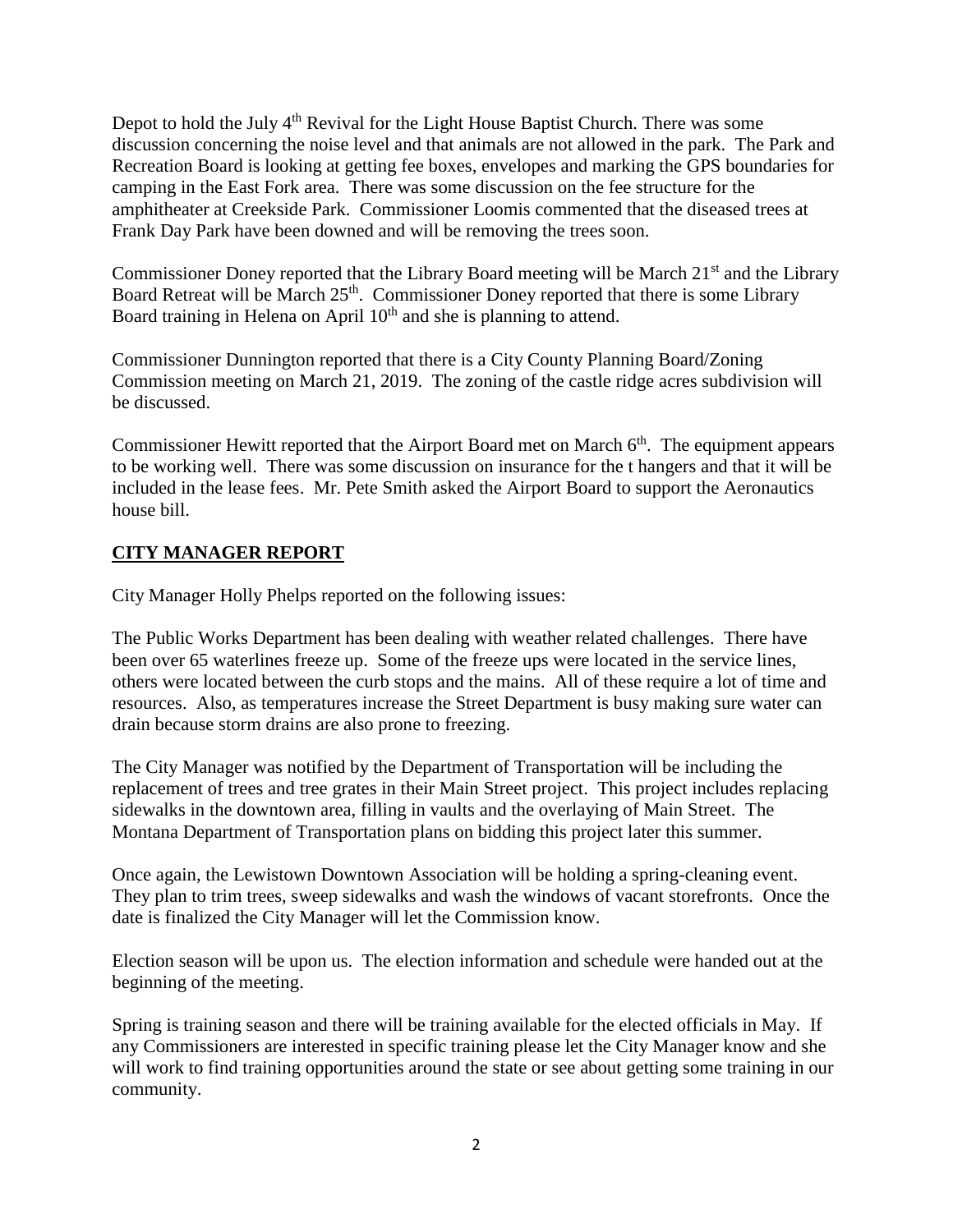The City has received notification that the local ShopKo stores will be going out of business and this includes the store in Lewistown. City Manager Phelps stated that this is unfortunate but there are several interested parties in the building and location.

#### **CONSENT AGENDA**

Commissioner Doney made the motion to approve the consent agenda and Commissioner Hewitt seconded the motion. The motion passed unanimously. The consent agenda was the acknowledgement of the claims that have been paid from March 1, 2019 to March 12, 2019 for a total of \$83,600.56.

#### **REGULAR AGENDA – Resolutions, Ordinances & Other Action Items:**

1. Discussion and action on second reading of Ordinance No. 1761, an ordinance repealing ordinance No. 1616, known as the Lewistown sign ordinance, as amended by ordinances 1653, 1656, and 1685, codified as Title 5, Chapter 21 of the Lewistown City Code; and replacing the same

City Manager Phelps explained that this is the second reading of this ordinance and at the last Commission meeting it was approved to add the purpose section to the code. The purpose is the exact language that is in the current ordinance. Commissioner Loomis made the motion to approve the second reading of Ordinance No. 1761, an ordinance repealing ordinance No. 1616, known as the Lewistown sign ordinance, as amended by ordinances 1653, 1656, and 1685, codified as Title 5, Chapter 21 of the Lewistown City Code; and replacing the same and Commissioner Oldenburg seconded the motion. Commissioner Dunnington asked how many citizens have made comment regarding the limit of signs at residences. Planning Director Cathy Barta answered that it was only one individual. City Manager Phelps answered that currently the limit is four signs and in this ordinance is for six in the yard. Commissioner Turk asked for comments from the audience and Commission. There being none, the question was called for and those voting in favor were Commissioners: Byerly, Doney, Dunnington, Loomis, Oldenburg and Turk. Commissioner Hewitt voted against.

2. Discussion and action on entering into a Department of Natural Resources and Conservation 2019 Urban and Community Forestry subaward agreement and authorizing the City Manager to sign the agreement

City Manager Phelps explained that this is a grant with the Department of Natural Resources and Conservation and is part of there program development. It is to promote diversity in the urban forest. The grant is for removing diseased trees, planting trees and associated expenses. Commissioner Hewitt asked if there was a grant that could be applied for to use in the Cemetery. City Manager Phelps answered that yes, but this was applied for to address the diseased trees that needed to be removed in Frank Day Park. Commissioner Byerly made the motion to approve entering into a Department of Natural Resources and Conservation 2019 Urban and Community Forestry subaward agreement and authorizing the City Manager to sign the agreement and Commissioner Oldenburg seconded the motion. Commissioner Turk asked for comments from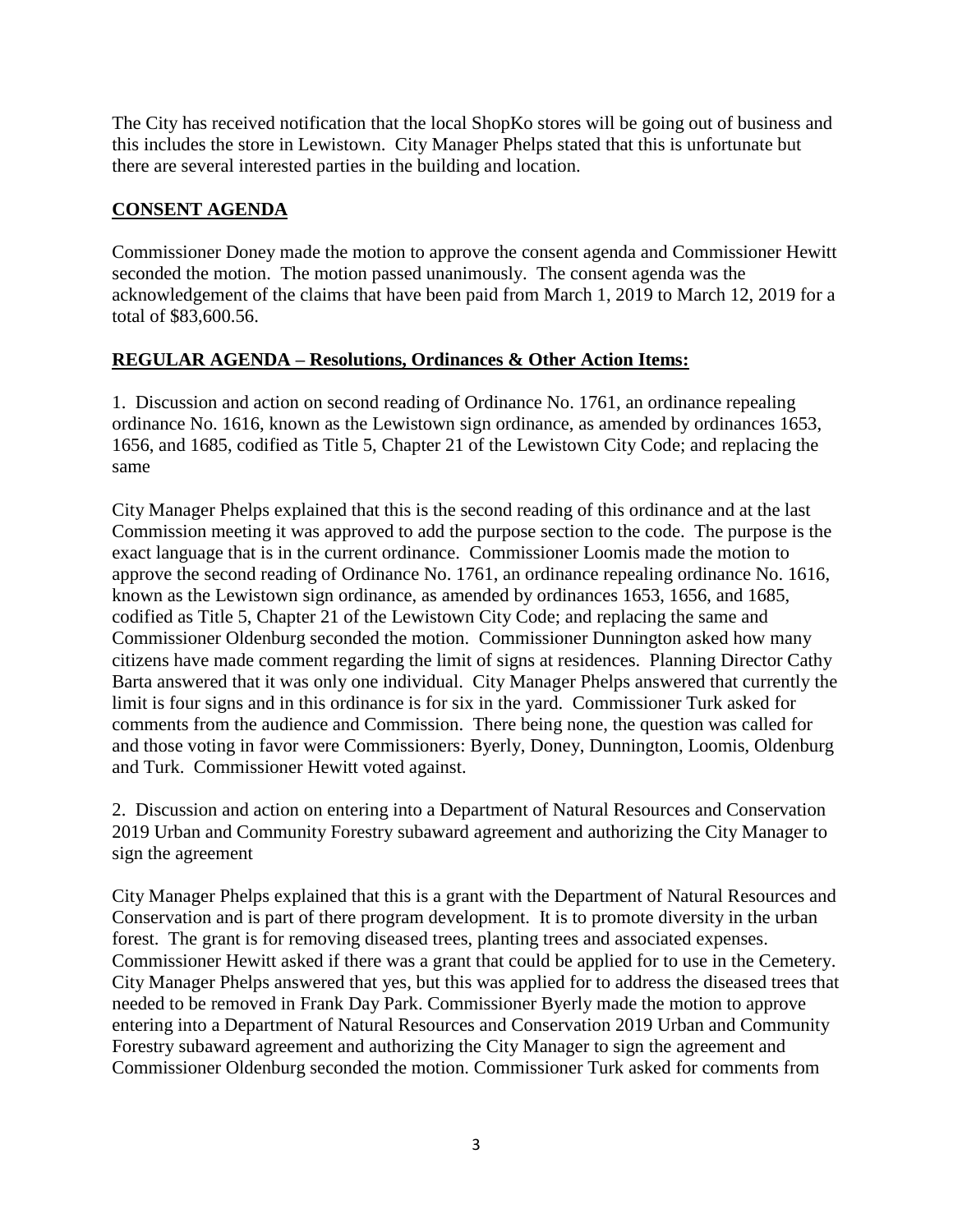the audience and Commission. There being none, the question was called for and the motion passed unanimously.

3. Discussion and action on approving the submission of a Destination Development Grant for the Creekside Marketplace Pavilion and authorizing the City Manager to sign the agreement if awarded the grant

City Manager Phelps explained that the City of Lewistown did apply for a tourism grant and were unsuccessful in that attempt and were notified other some other grant opportunities. City Manager Phelps explained that one of them was some funding for the restroom and the kiosk. This is Destination Development grant and is similar to the tourism grant and is to encourage citizens to stay in your community. City Manager Phelps comments that this funding would be used for the children's play area and some fencing. Commissioner Doney made the motion to approve the submission of a Destination Development Grant for the Creekside Marketplace Pavilion and authorizing the City Manager to sign the agreement if awarded the grant and Commissioner Dunnington seconded the motion. Commissioner Turk asked for comments from the audience and Commission. There being none, the question was called for and the motion passed unanimously.

4. Discussion and action on approving Resolution No. 3990, a resolution expressing the Lewistown City Commission's support of the provisions of House Bills 81 and 661 of the 66<sup>th</sup> Montana Legislature adding to funds available for development and improvement at the Lewistown Municipal Airport and Aeronautics Education

City Manager Phelps explained that this was discussed at the Port Authority meeting. These are two house bills that are before the legislature. Both of these bills are looking at the aviation fuel tax. One is eliminating refunds on fuel purchased and the other one is to increase the price of aviation fuel. The County Commissioners will be approving the same type of resolution. City Manager Phelps further explained that the Lewistown Municipal Airport is self-funded and the City should support these bills and our local airport. Commissioner Byerly made the motion to approve Resolution No. 3990, a resolution expressing the Lewistown City Commission's support of the provisions of House Bills 81 and 661 of the  $66<sup>th</sup>$  Montana Legislature adding to funds available for development and improvement at the Lewistown Municipal Airport and Aeronautics Education and Commissioner Hewitt seconded the motion. Commissioner Turk asked for comments from the audience and Commission. There being none, the question was called for and the motion passed unanimously.

5. Discussion and action the approval of purchasing computers for the Police Department and Dispatch

City Manage Phelps explained that the computer industry is phasing out Windows 7 and will need to convert our computers to Windows 10. City Manager Phelps further explained that with the critical nature of the Police Department and Dispatch and the need to be able to interface with federal agencies and it is important for the City to be up to date and have current firewalls. The proposal tonight is to replace eleven police computers and three dispatch computers. The City currently works with Morrison Maierle Systems to provide back up, trouble shooting and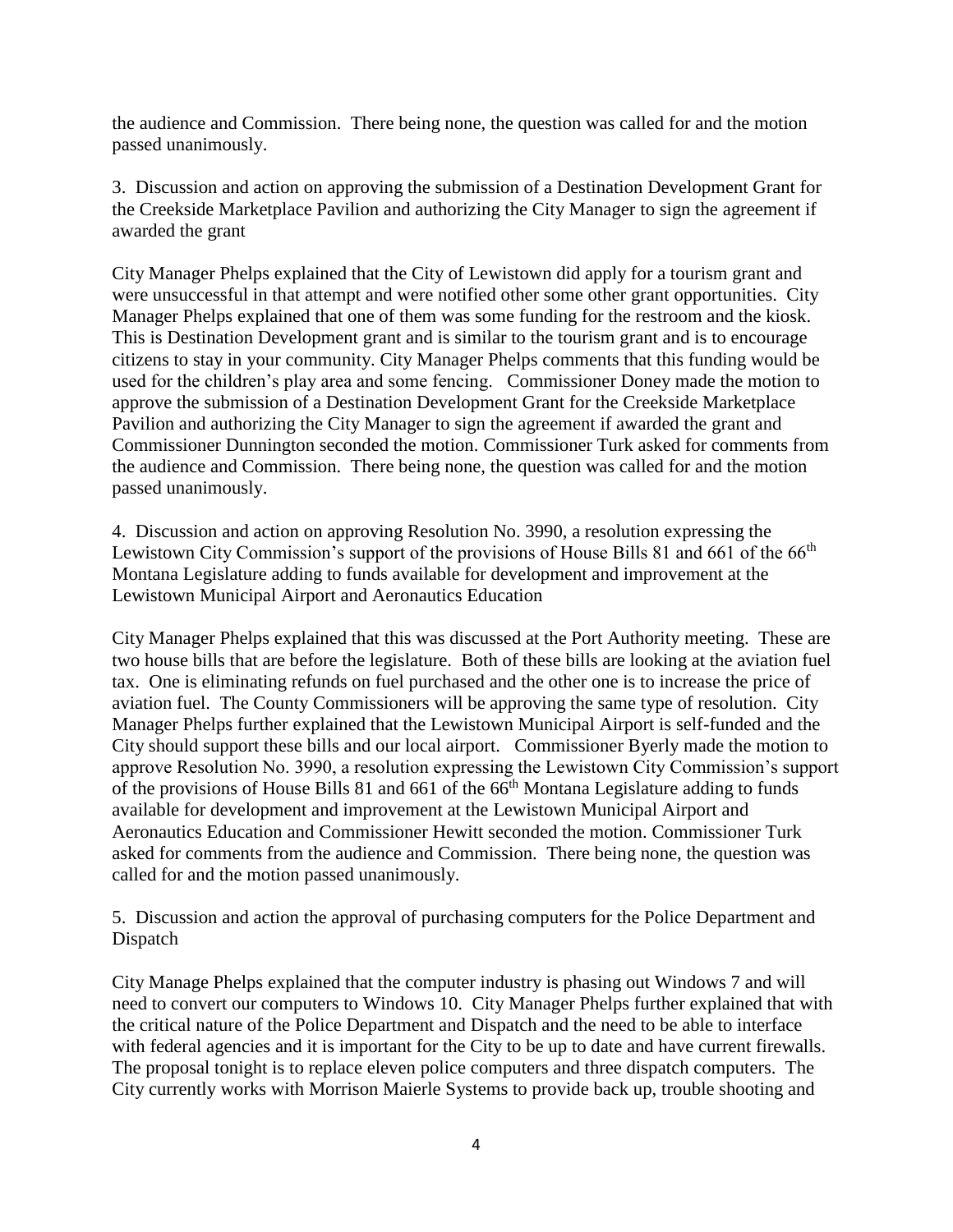security on the City's computers. Morrison Maierle Systems has given a bid of approximately \$16,000. City Manager Phelps answered that the City could go with Dell but there would be no help or continuity. The Police Department has chosen not to purchase a patrol vehicle this year and feel that funds would be used to update the computers. City Manager Phelps asked for approval for up to \$20,000 to cover all the computers and some extra if something unexpected comes up with the installation of the computers. Commissioner Loomis made the motion to approve the purchase of computers for the Police Department and Dispatch from Morrison Maierle Systems up to \$20,000 and Commissioner Oldenburg seconded the motion. Commissioner Turk asked for comments from the audience and Commission. There being none, the question was called for and the motion passed unanimously.

6. Discussion and action on approving and authorizing the City Manager to sign the Emergency Services Dispatch agreement between Fergus County and the City of Lewistown

City Manager Phelps this is a contract between the City and Fergus County for 911 dispatching. The City of Lewistown dispatches for Petroleum and Judith Basin County. The 911 funds are based on population and because the City does all of the dispatching for Petroleum and Judith Basin Counties the City receives all of their 911 funds. City Manager Phelps explained that the 911 funds are based on cell phones and land lines. The two counties receive approximately \$102,000 in funds that goes directly to the City. The 911 funds for Fergus County are split between the City and the County. City Manager Phelps commented that the amounts were not equal and therefore there will be a cash payment from the County in the amount of \$54,063.56. This is a five-year contract that aligns with the fiscal year. Commissioner Hewitt made the motion to approve and authorize the City Manager to sign the Emergency Services Dispatch agreement between Fergus County and the City of Lewistown and Commissioner Dunnington seconded the motion. Commissioner Turk asked for comments from the audience and Commission. There being none, the question was called for and the motion passed unanimously.

#### **CITIZENS' REQUESTS**

Mr. Richard Battrick asked a question regarding the corner of Boulevard and  $4<sup>th</sup>$  Ave is backed up and there is a lot of water. City Manager Phelps answered that is one of the storm drains that is frozen.

Ms. Linda Roche asked about the citizens participation language that is included in the agenda. Ms. Roche was wondering if the committee of the whole was more informal.

#### **COMMISSIONER'S MINUTE**

Commissioner Loomis reported that one of the water lines broke in a residential area and he received positive feed back on the water works.

Commissioner Oldenburg commented that she has received a call asking for places to look for census workers.